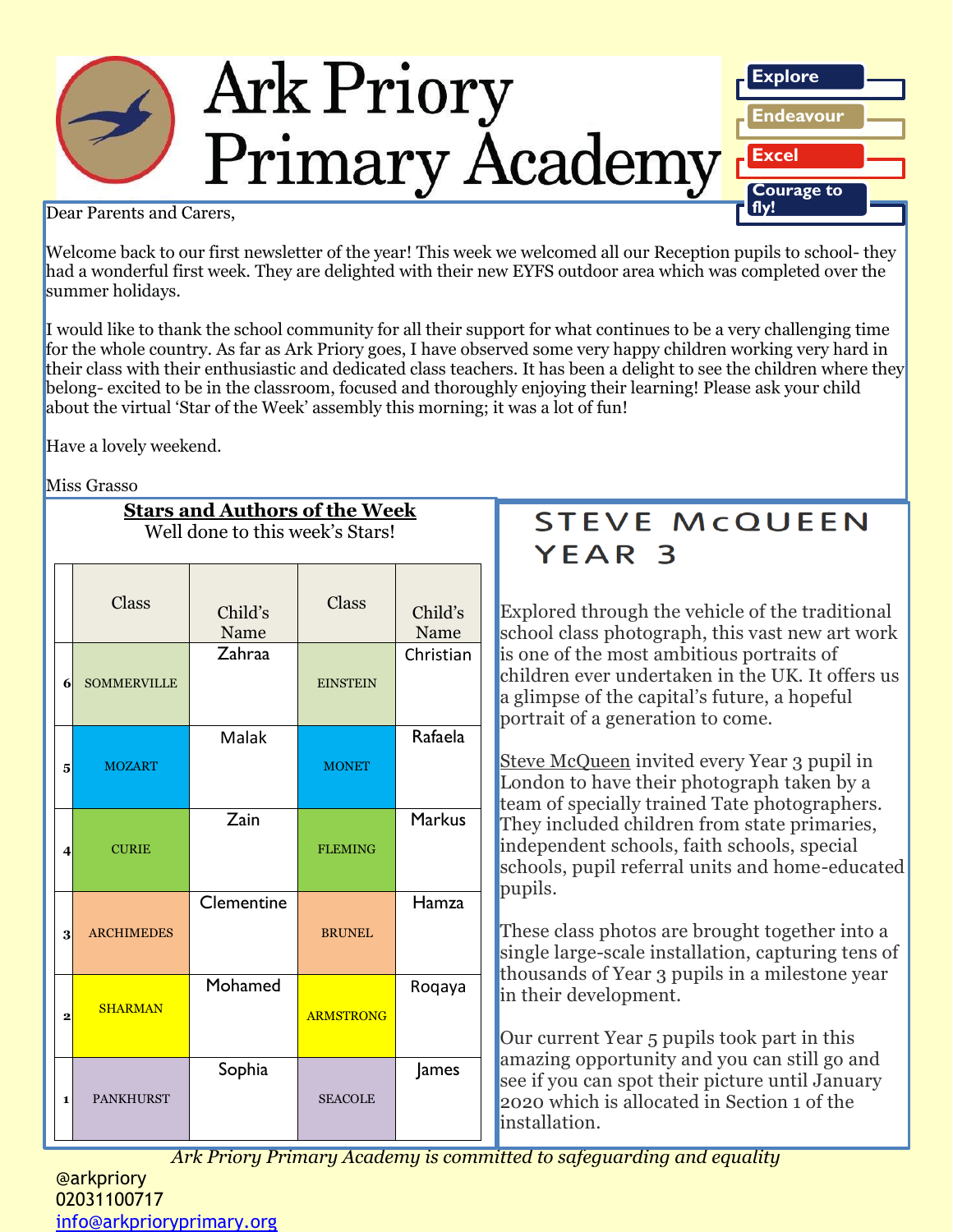#### **Start and end of day routines**

From **Monday 21st September**, we will reinstate our usual morning routine which is a 'soft' start to the day but with an addition temporary five minutes to allow for staggered entry and to maintain social distance. Please can I request that only **one adult** per family drops off/collections their child/ren.

**Pupils from Year 1 to Year 6 can arrive between 8.20am and 8.40am** and go to their classes through the main doors on the playground. Staff will be placed at points along the corridors to ensure that pupils go to class as quickly as possible. The start time for **Reception pupils is 8.30am promptly as per normal. Please note that we have gone back to our earlier finish on Fridays.** 

| <b>Surname of</b><br>family | <b>Reception</b><br>Monday-<br>Friday start<br>time | Monday $-$<br><b>Friday start</b><br>time  | <b>Monday to</b><br><b>Thursday</b><br>finish<br><u>time</u> | <b>Friday finish</b><br>time |
|-----------------------------|-----------------------------------------------------|--------------------------------------------|--------------------------------------------------------------|------------------------------|
| $A-M$                       | 8.30am                                              | As per normal<br>from $8.20am -$<br>8.35am | 3.50pm                                                       | 3pm                          |
| $N-Z$                       | 8.30am                                              | As per normal<br>from 8.20am-<br>8.35am    | 4pm                                                          | 2.50pm                       |

No child should miss any opportunities while face-to-face clubs are closed. Speak Like A Native has moved its Spanish clubs online so that Ark Priory children can have fun with languages when they get home from school. These clubs are exclusive to Ark Priory pupils. Come and join the fun! Fees, times and booking form: <https://www.speaklikeanative.com/schools/ark-priory>



# **Young Artists' Summer Show 2020 exhibition opens in October!**

We are delighted to announce that the Young Artists' Summer Show 2020 exhibition will open at the RA from Monday 19 October – Sunday 22 November.

Despite everything that has happened this year, we are very proud to be able to bring this exhibition to you; a visual celebration of imagination, innovation and young artistic talent.

The exhibition is free but must be booked as part of a free ticket to the RA. Book your ticket online to enjoy access to all our free exhibitions and displays.

We hope that you are able to visit and enjoy the humour, the insight, the humanity and the innocence of the works on display. Please join us in celebrating the persistence and encouragement from teachers in the UK and beyond, and the brilliance of young artists everywhere.

**[https://www.royalacademy.org.uk](https://www.royalacademy.org.uk/exhibition/young-artists-summer-show-2020?utm_source=wordfly&utm_medium=email&utm_campaign=ME_YASSonsiteannouncement_140920&utm_content=version_A&sourceNumber) [/exhibition/young-artists-summer](https://www.royalacademy.org.uk/exhibition/young-artists-summer-show-2020?utm_source=wordfly&utm_medium=email&utm_campaign=ME_YASSonsiteannouncement_140920&utm_content=version_A&sourceNumber)[show-](https://www.royalacademy.org.uk/exhibition/young-artists-summer-show-2020?utm_source=wordfly&utm_medium=email&utm_campaign=ME_YASSonsiteannouncement_140920&utm_content=version_A&sourceNumber)**

**[2020?utm\\_source=wordfly&utm\\_](https://www.royalacademy.org.uk/exhibition/young-artists-summer-show-2020?utm_source=wordfly&utm_medium=email&utm_campaign=ME_YASSonsiteannouncement_140920&utm_content=version_A&sourceNumber) [medium=email&utm\\_campaign=](https://www.royalacademy.org.uk/exhibition/young-artists-summer-show-2020?utm_source=wordfly&utm_medium=email&utm_campaign=ME_YASSonsiteannouncement_140920&utm_content=version_A&sourceNumber) [ME\\_YASSonsiteannouncement\\_14](https://www.royalacademy.org.uk/exhibition/young-artists-summer-show-2020?utm_source=wordfly&utm_medium=email&utm_campaign=ME_YASSonsiteannouncement_140920&utm_content=version_A&sourceNumber) [0920&utm\\_content=version\\_A&s](https://www.royalacademy.org.uk/exhibition/young-artists-summer-show-2020?utm_source=wordfly&utm_medium=email&utm_campaign=ME_YASSonsiteannouncement_140920&utm_content=version_A&sourceNumber) [ourceNumber=](https://www.royalacademy.org.uk/exhibition/young-artists-summer-show-2020?utm_source=wordfly&utm_medium=email&utm_campaign=ME_YASSonsiteannouncement_140920&utm_content=version_A&sourceNumber)**

*Ark Priory Primary Academy is committed to safeguarding and equality*  @arkpriory 02031100717 [info@arkprioryprimary.org](mailto:info@arkprioryprimary.org)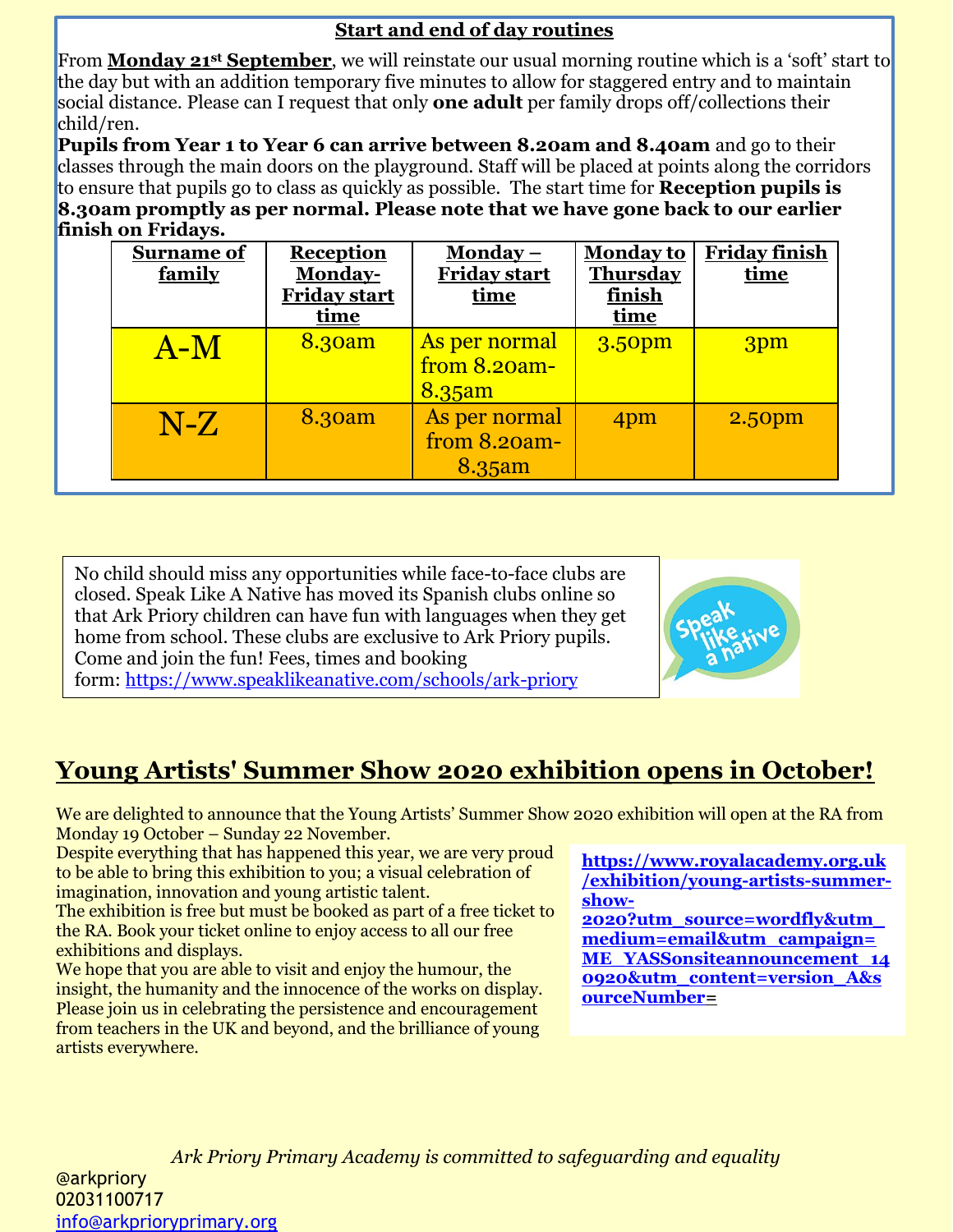# **Notices from APPAA\***

**Follow us on Twitter @APPAA\_ArkPriory Contact us at [appaacommittee@gmail.com](mailto:appaacommittee@gmail.com)** \*APPAA is ARK Priory's Parents' Association, run by the school's parents and carers to **raise funds, hold events, and bring our academy community together**. All Ark Priory parents and carers **are automatically members** of the association because you are members of the community. **If you want to know how you can get involved or help out at any of the upcoming events then drop us a mail at the email above.**

## **Wishing Tree - £1500 OF £3100 RAISED SO FAR - £1600 TO GO!**

#### **NEW WAY TO DONATE VIA PAYPAL LINK**

Thanks to everyone who has donated so far towards the Wishing Tree 2020. This is a list of items, compiled by all the teachers, that they would love to have in their classrooms but are not part of the school budget. These items really make a difference to the children and their environment. The approximate total cost of these items this year is £3100, every donation is appreciated. To make it easier to donate we have set up a separate Paypal link below.

<https://www.paypal.com/biz/fund?id=DNYRLEBCRSLTE>

OR you can continue to pay by bank transfer (Sort Code 230580 and Account Number 13386072) or cash donation - please contact [appaacommittee@gmail.com](mailto:appaacommittee@gmail.com)

## **TEACHERS' COMMENTS ON THE WISHING TREE**

**"A** *massive thank you to APPAA for the wonderful resources that we received this morning myself and the TA's gave an audible squeal!*" Mrs. Kelly and the Nursery Team

**"***Thank you APPAA for organising all the class wishing trees every single year! Everything is always so well organised and resources are always delivered on time. Thank you for being so helpful and on top of it. Your work never goes unnoticed!"* Miss Beshirian

*"What a wonderful thing for parents to do for the school! I am planning on an Arctic theme for our new class named after Matthew Henson, I think the children will really love it."* [Once Reception has seen the new class]: "*The children love the stars beanbag in our igloo reading area!"* Miss Holden

> " *Thank you! Our teachers are so lucky to have APPAA support."* Miss Grasso

*Ark Priory Primary Academy is committed to safeguarding and equality*  @arkpriory 02031100717 [info@arkprioryprimary.org](mailto:info@arkprioryprimary.org)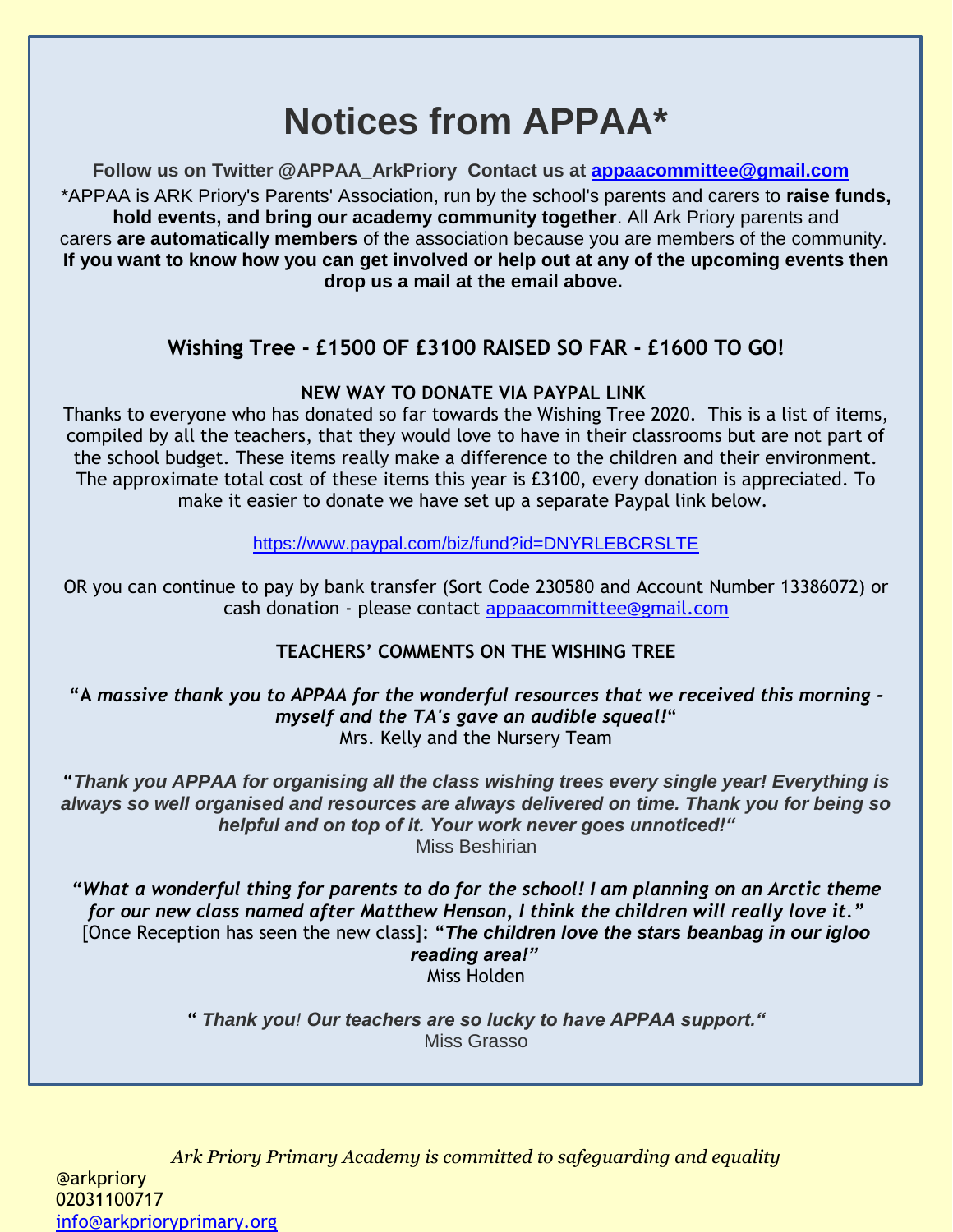





## **Second Hand Uniform Sale - THANK YOU FOR DONATIONS AND SUPPORT**

**FRIDAY 18 SEPT 2020 - 3.15pm**

Thanks to those who donated preloved uniforms, and to those who helped to run the sale or supported.

All proceeds will go towards enrichment and activities for all our children.

#### **School library books - PLEASE RETURN TO CLASSROOMS**

Thanks to those who have already returned their children's library book to school during the lockdown days or since returning this term. If you still have a school library book at home, please return it to school. If you are unsure which book your child had brought home, please email Fiona (parent library helper) as she has the borrower lists for all years - [fionamcq68@hotmail.com.](mailto:fionamcq68@hotmail.com)

*Ark Priory Primary Academy is committed to safeguarding and equality*  @arkpriory 02031100717 [info@arkprioryprimary.org](mailto:info@arkprioryprimary.org)